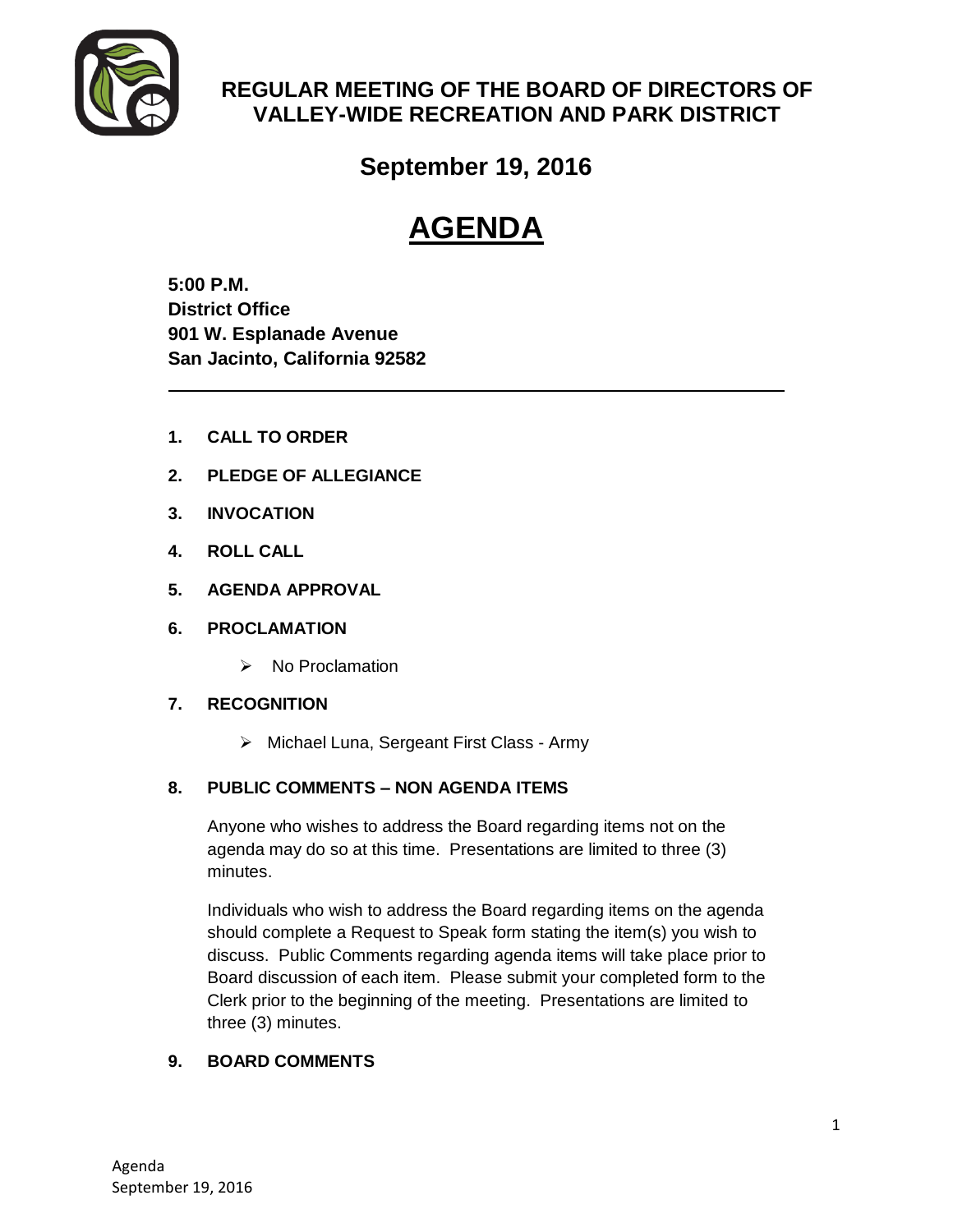**9.01.** Board members wishing to comment may do so at this time.

# **10. VALLEY-WIDE CLEARING ACCOUNTS CHECK LIST FOR AUGUST 2016: 85508-85982.**

#### **11. FINANCIAL STATEMENTS FOR AUGUST 2016.**

#### **12. PRESENTATION**

- **12.01.** Vince Valdez, Menifee Recreation and Park Manager.
- **12.02.** Gustavo Bermeo, Special Project Supervisor District Website

#### **13. CONSENT CALENDAR**

*These items are considered routine in nature and will be approved with one motion.* 

- **13.01.** Approval of Minutes for the Regular Meeting of June 20, 2016.
- **13.02.** Approval of Minutes for the Regular Meeting of August 15, 2016.

# **14. PUBLIC HEARING**

 $\triangleright$  No Public Hearing

#### **15. OLD BUSINESS**

#### **15.01. Cell Tower Lease Prepayment**

- ▶ Request Board approval to enter into a Prepayment Lease Agreement with investor 3 for a 50-year term in the amount of \$1,147,250 and direct staff to use funds in the manner provided in staff report.
- **Resolution No. 999-16** Resolution of the Board of Directors of the Valley-Wide Recreation and Park District, California, Declaring intention for the purpose of accepting cell tower lease prepayment**.**

#### **16. NEW BUSINESS**

#### **16.01. Newport Road Landscape – Change Order**

 $\triangleright$  Request Board authorization to issue a change order to increase the contract amount to Adame Landscape, Inc. in the amount of \$37,933.50.

#### **16.02. French Valley/Winchester Turf and Irrigation Retrofit Project**

 $\triangleright$  Request Board approval of award of bid entitled French Valley/Winchester Turf and Irrigation Retrofit Project to Adame Landscape Inc.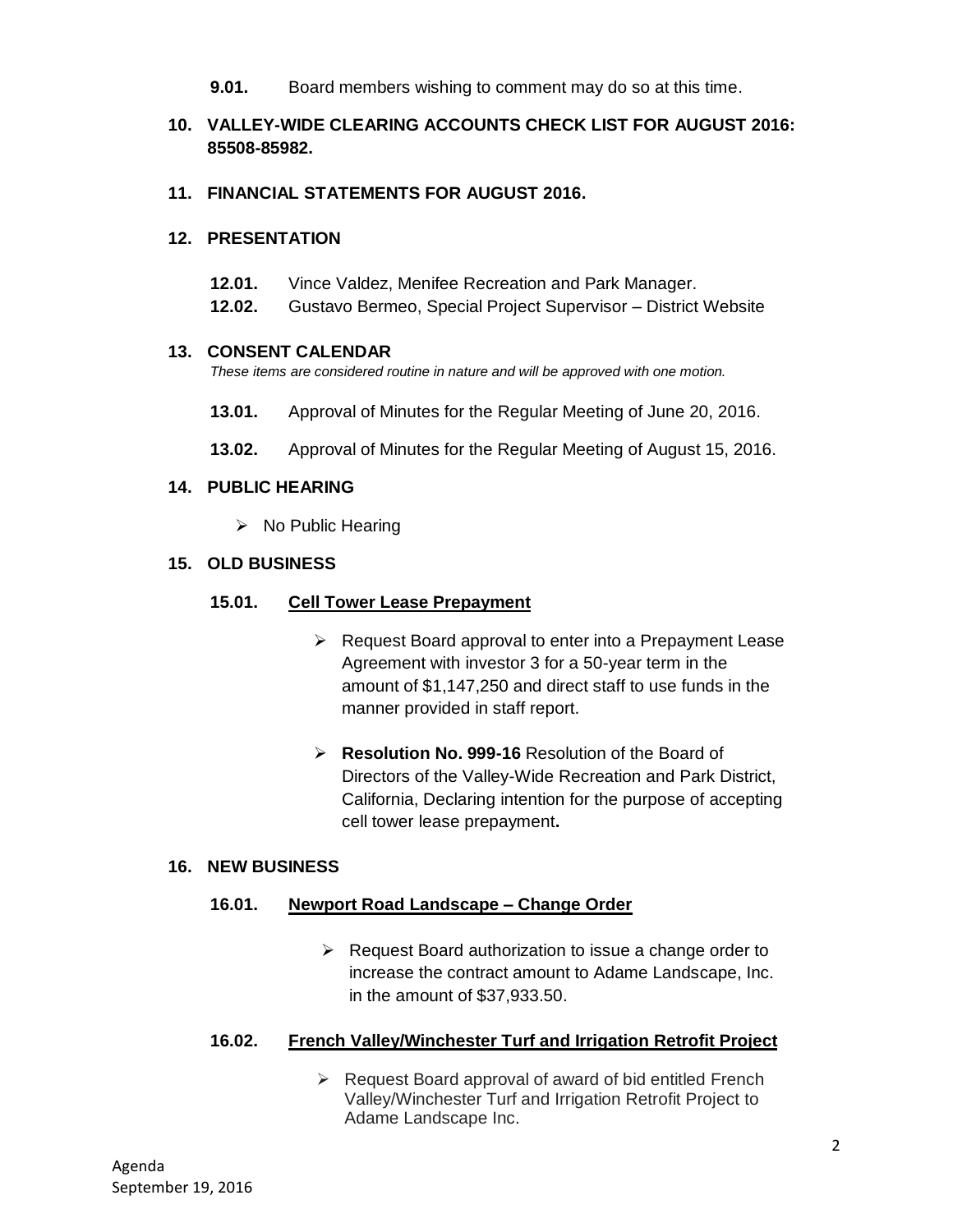- $\triangleright$  Authorize the award of Notice Inviting Bids for French Valley/Winchester Turf and Irrigation Retrofit Project to Adame Landscape Inc. in the amount of \$363,994.50 as the lowest responsive and responsible bidder meeting the requirements, and waive any minor irregularities in the bid.
- $\triangleright$  Authorize the General Manager to execute the contract with Adame Landscape Inc. in the amount of \$363,994.50 and all related documents necessary for completion of the project, and authorize the General Manager to approve necessary change orders up to \$25,000.
- Appropriate \$363,994.50 from French Valley LMD and Park Development Fund for the Construction of the French Valley/Winchester Turf and Irrigation Retrofit Project.
- Authorize General Manager to execute all documents for EMWD Project Financing and So Cal Water \$mart.

#### **16.03. Menifee Lakes Recycled Water Retrofit Project**

- $\triangleright$  Request Board approval of award of bid entitled Menifee Lakes Recycled Water Retrofit Project to Adame Landscape Inc.
- $\triangleright$  Authorize the award of Notice Inviting Bids for Menifee Lakes Recycled Water Retrofit Project to Adame Landscape Inc. in the amount of \$141,099.11 as the lowest responsive and responsible bidder meeting the requirements, and waive any minor irregularities in the bid.
- $\triangleright$  Authorize the General Manager to execute the contract with Adame Landscape Inc. in the amount of \$141,099.11 and all related documents necessary for completion of the project, and authorize the General Manager to approve necessary change orders up to \$25,000.
- $\triangleright$  Appropriate \$141,099.11 from Menifee LMD for the Construction of the Menifee Lakes Recycled Water Retrofit Project.
- $\triangleright$  Authorize General Manager to execute all documents for EMWD Project Financing.

#### **16.04. Batting Cage Lease Agreement – Amendment No. 1**

 $\triangleright$  Request Board authorization for General Manager to negotiate final terms and execute Amendment No.1 to License Agreement for Operation and Maintenance of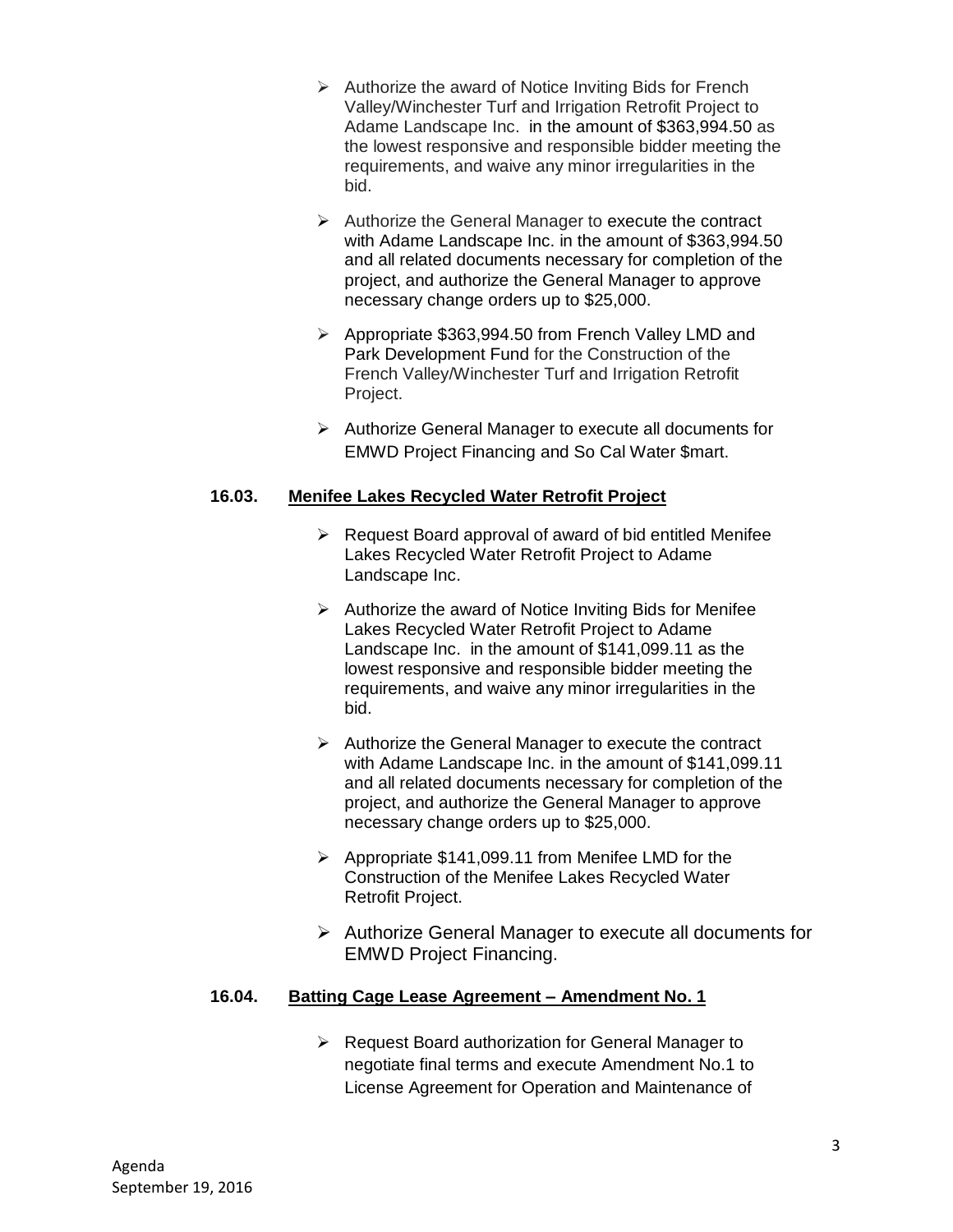Batting Cages between Valley-Wide Recreation and Park District and Abeer Sekera.

# **16.05. Eliminate Echo Hills Enterprise fund and Transfer Operations to the General Fund**

 **Resolution No. 1000-16 –** Resolution of the Board of Directors of the Valley-Wide Recreation and Park District to approve the elimination of Echo Hills Golf Course Enterprise Fund and transfer it to the General Fund.

# **16.06. CDBG Funding 2017/2018**

- $\triangleright$  Request Board approval to apply for 2017/2018 CDBG funding for the following:
	- City of Hemet: Youth Scholarship Program \$10,000
	- City of Menifee: Youth Scholarship Program \$10,000
	- County of Riverside 3<sup>rd</sup> District: Youth Scholarship Program \$10,000

# **16.07. Re-Schedule Next Board of Directors Meeting to October 24, 2016**

 $\triangleright$  Request Board approval to reschedule the October 17, 2016 Board of Directors meeting to October 24, 2016.

# **17. ITEMS FOR BOARD INFORMATION AND DISCUSSION**

- **17.01.** General Mangers Report
	- $\triangleright$  Menifee Parks
	- $\triangleright$  Soap Box Derby September 17<sup>th</sup>
	- $\triangleright$  Community Meeting regarding future park site at Mayberry and Fairview – October 3rd
	- $\triangleright$  Dog Daze October 8<sup>th</sup>
	- $\triangleright$  Haunted House October 29<sup>th</sup> 31<sup>st</sup>
	- $\triangleright$  Hero's Dog Park November 5<sup>th</sup>
	- $\triangleright$  Lago Vista Park N/A
- **17.02.** Report from Board of Directors Ad Hoc Committees.

#### **18. STAFF REPORTS**

- **18.01.** Sport Center
- **18.02.** Valle Vista
- **18.03.** Menifee